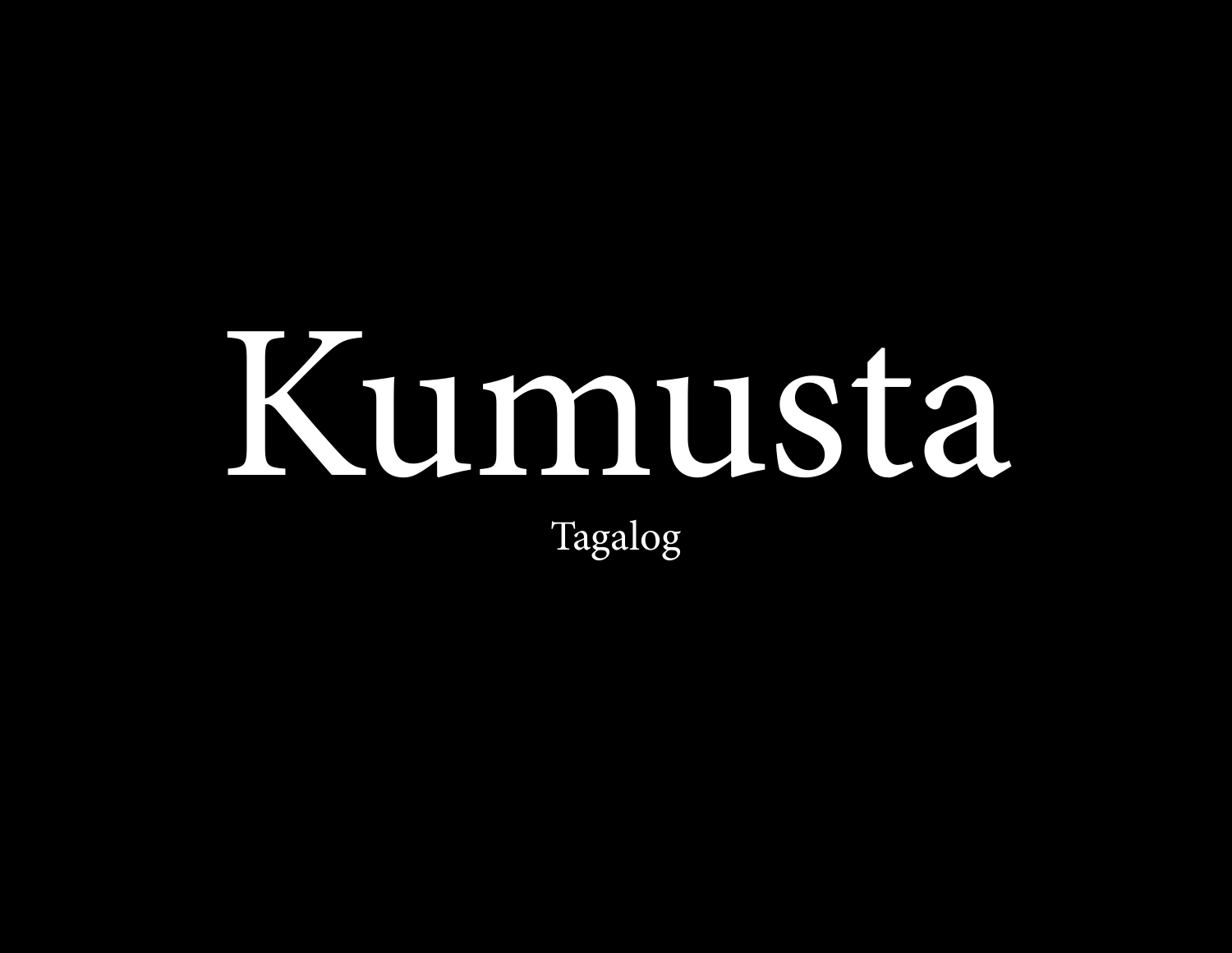

## Project Risk Management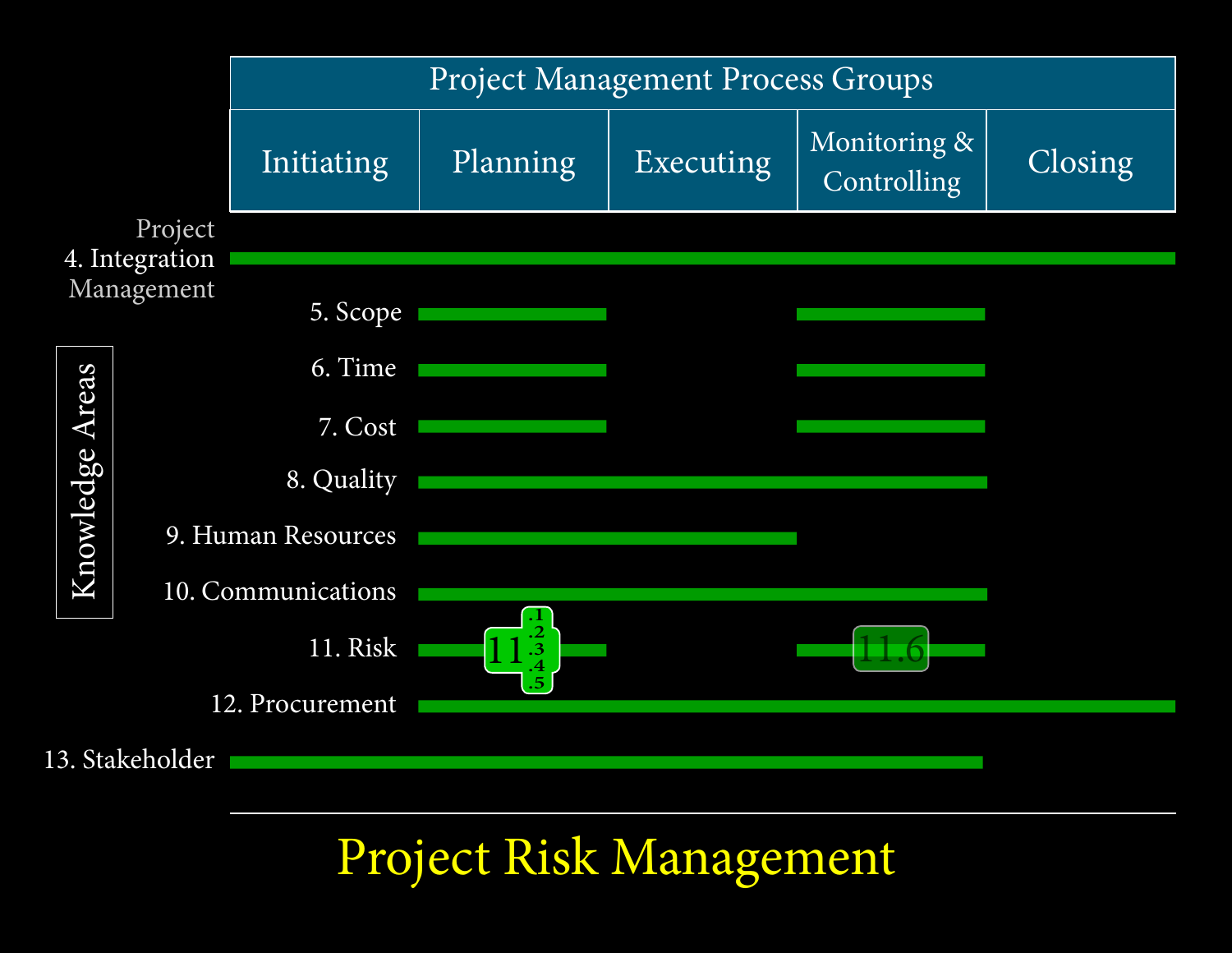## Project Risk Management

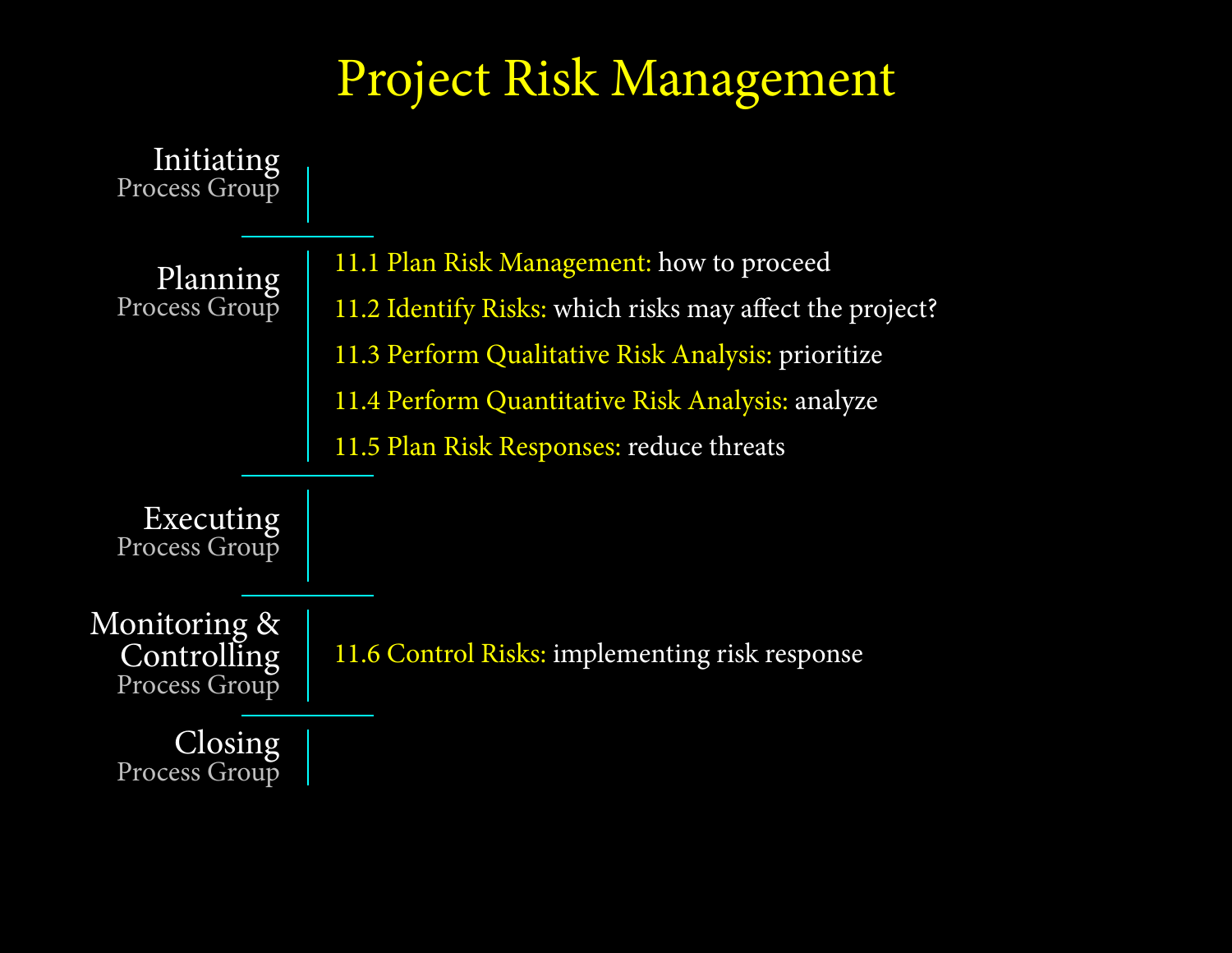"Project risk is an uncertain event or condition that, if it occurs, has a positive or negative effect on one or more project objectives..."

Positive risk = opportunities Negative  $risk =$  threats

In risk management you work to decrease the probability and impact of threats to your project.

Some risk factors to measure:

Probability

Range of outcomes

The expected timing of the risk

The anticipated frequency of risk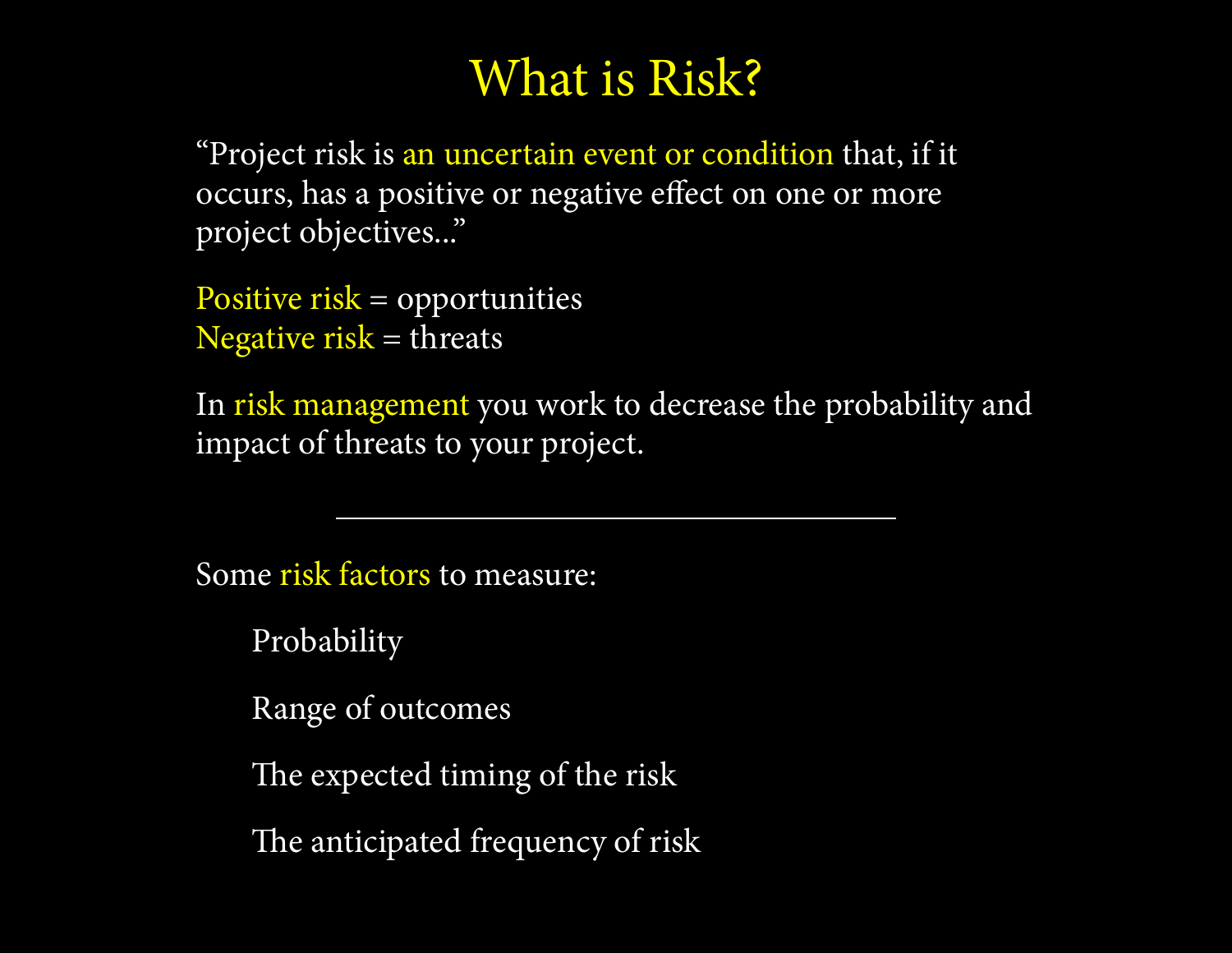Risk attitudes of both the organization and the stakeholders may be influenced by:

Risk appetite - the degree of uncertainty an entity is willing to take on in anticipation of a reward

Risk tolerance - the degree, amount, or volume of risk that an organization or individual will withstand

Risk threshold - the level of impact at which a stakeholder may have a specific interest.

 - Below the threshold, the organization will accept the risk - Above the threshold, the organization will not tolerate the risk

Risk Adverse: Someone one does not want to take risks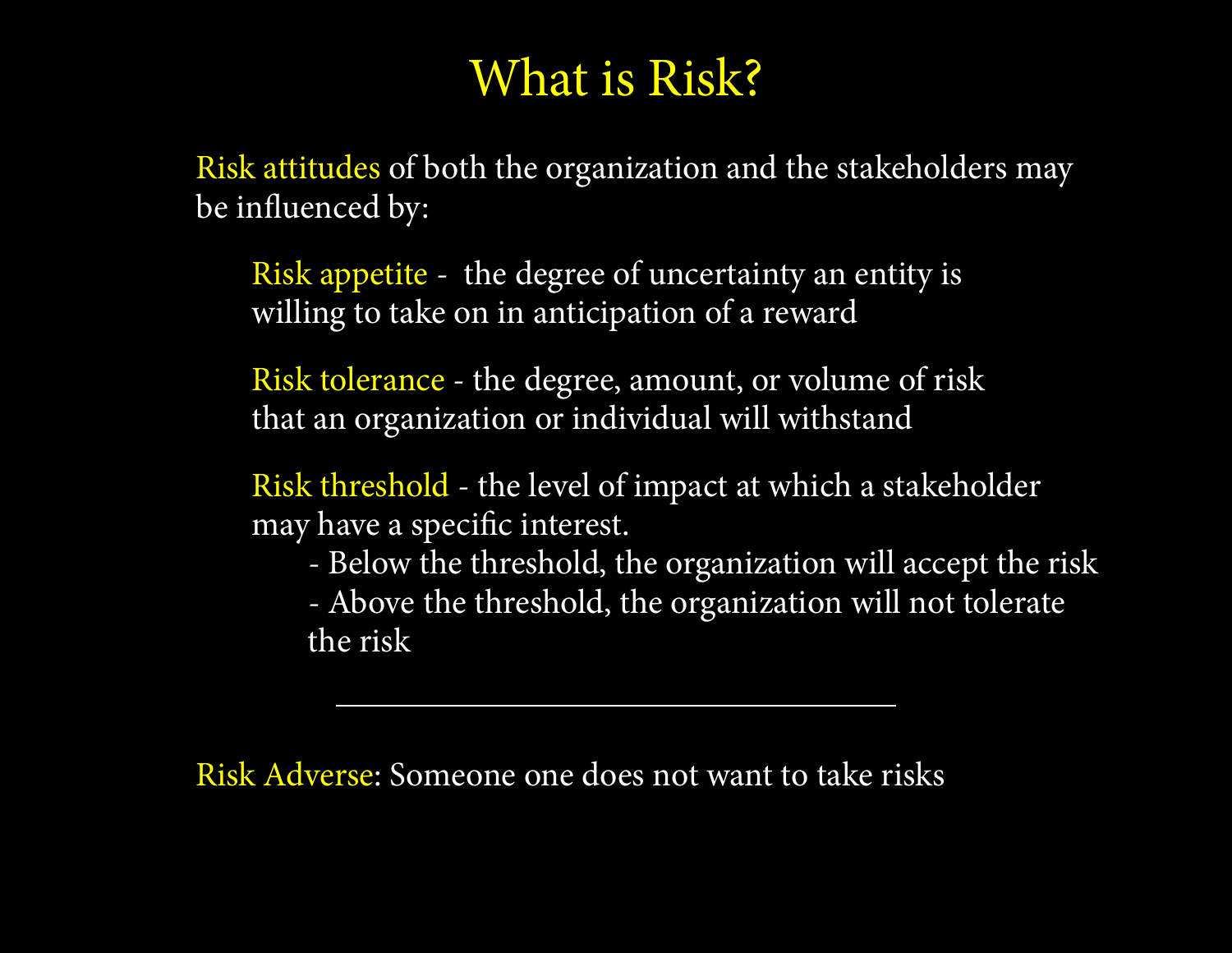Uncertainty is a lack of knowledge about a risk.

Known risks are identified and analyzed, making it possible to plan responses for those risks. Known risks that cannot be managed pro-actively should be assigned a contingency reserve

Unknown risks cannot be managed pro-actively and therefore may be assigned a management reserve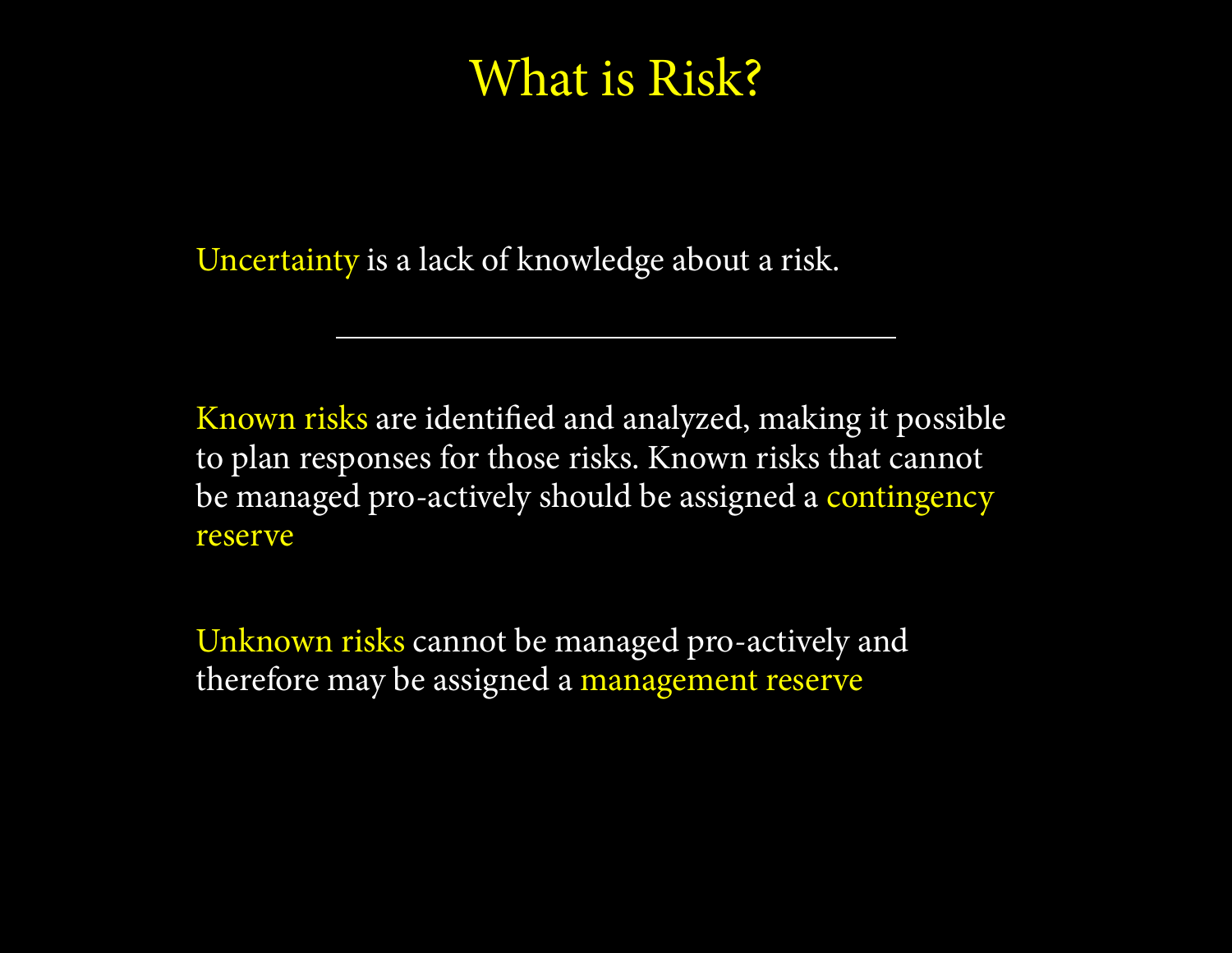Risk response: an organization's balance between taking a risk and avoiding risk

An organization should be committed to address risk management pro-actively and consistently throughout the project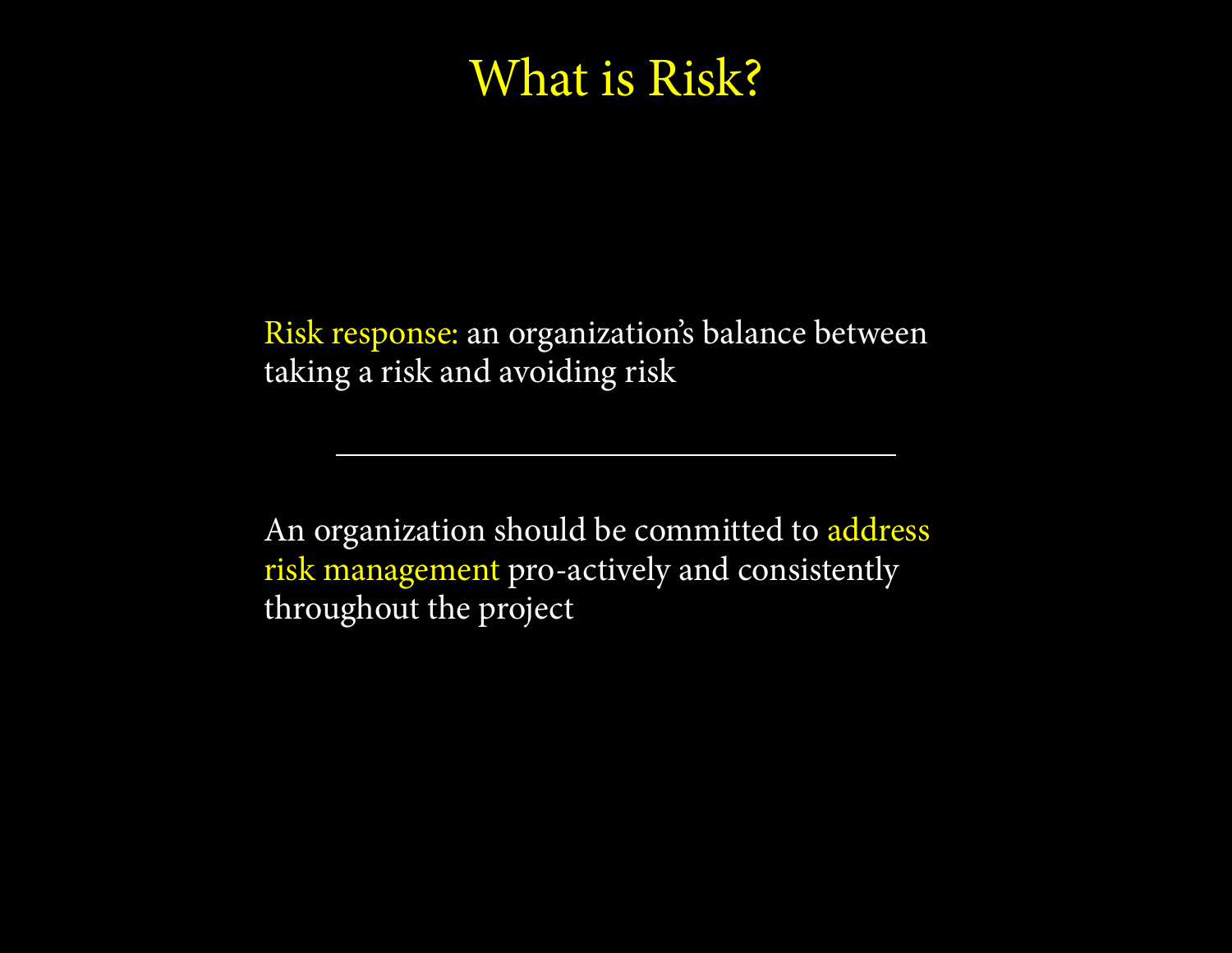Risk management in PMI is very process driven so expect to see input and output questions on the exam

Memorize the process and how it can change the way projects are managed

On large properly managed projects:

-there are no significant daily problems because they were eliminated with risk response plans

- risks are addressed before they happen

- if a risk event occurs there is a plan in place to deal with it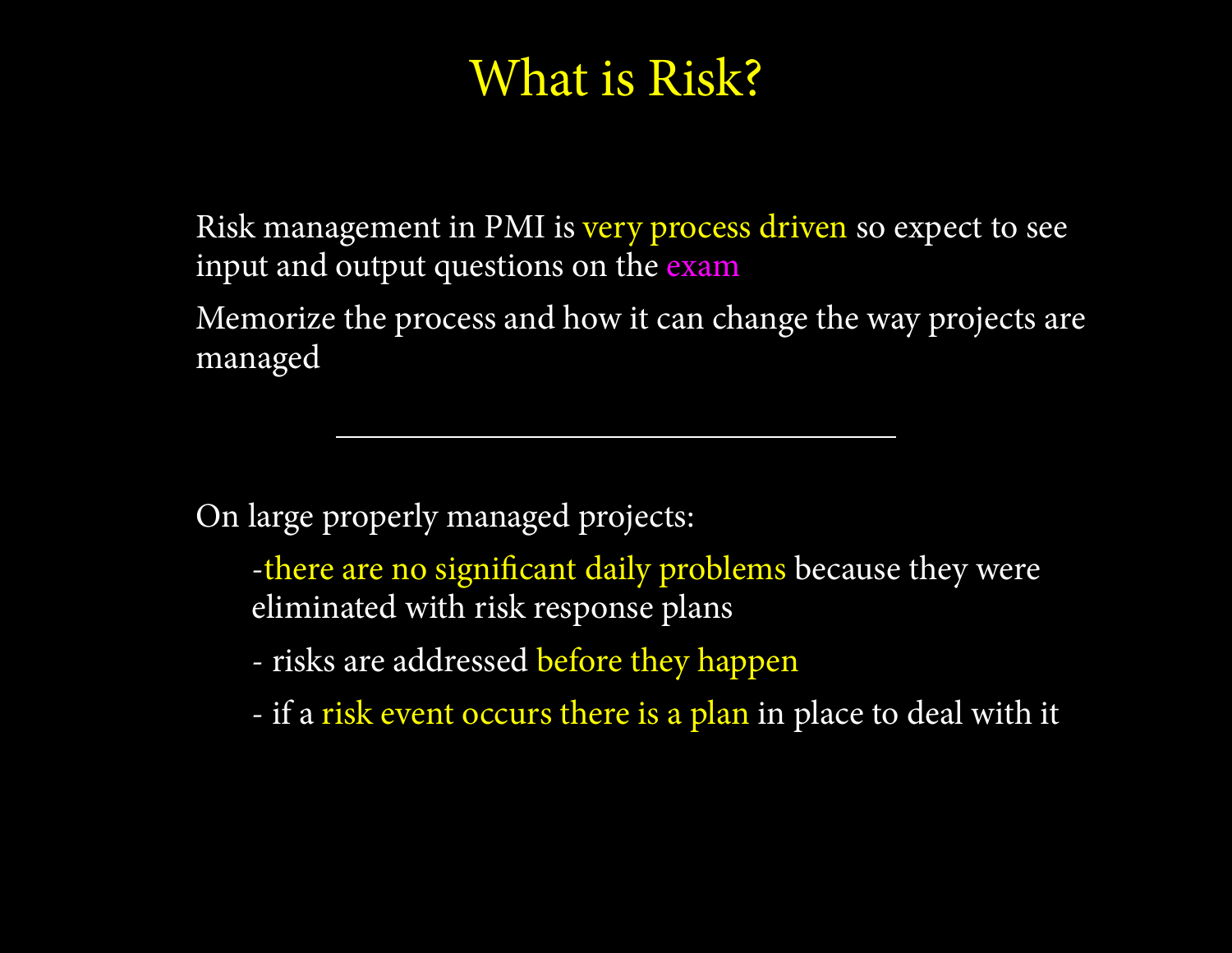

Project Management Plan: provides baseline or current state of risk-affected areas including scope, schedule and cost

#### 4.1 rocess Organizational Process Assets:

pts and terms ts and standard templa  $\ddot{\phantom{2}}$ mnuo Common definitions of concepts and terms Risk statement formats and standard templates  $\cdot$ h Identify 11.4 LOL. Roles and responsibilities and authority levels for decision making Lessons learned Risk categories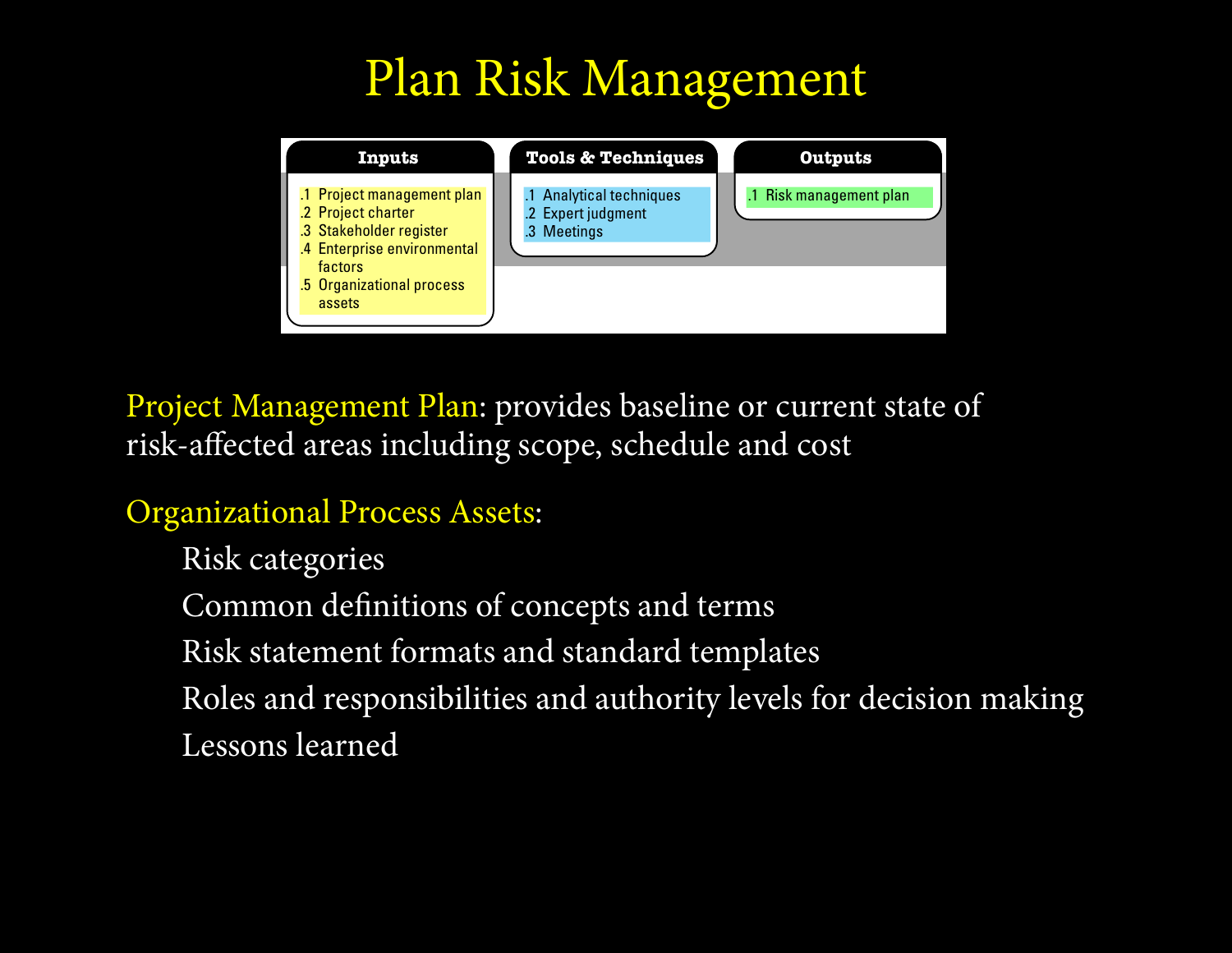

Analytical Techniques: know the risk management context Analise stakeholder's risk profile

Expert Judgment from:

Senior management Develop Project nana

Project stakeholders

Project managers who have worked on similar projects worked on simila rifing 1an aster<sub>s</sub>

Subject matter experts (SMEs)  $\overline{\phantom{a}}$ 

Industry groups and consultants  $\tau$   $\alpha$ r $\alpha$ 

Professional and technical associations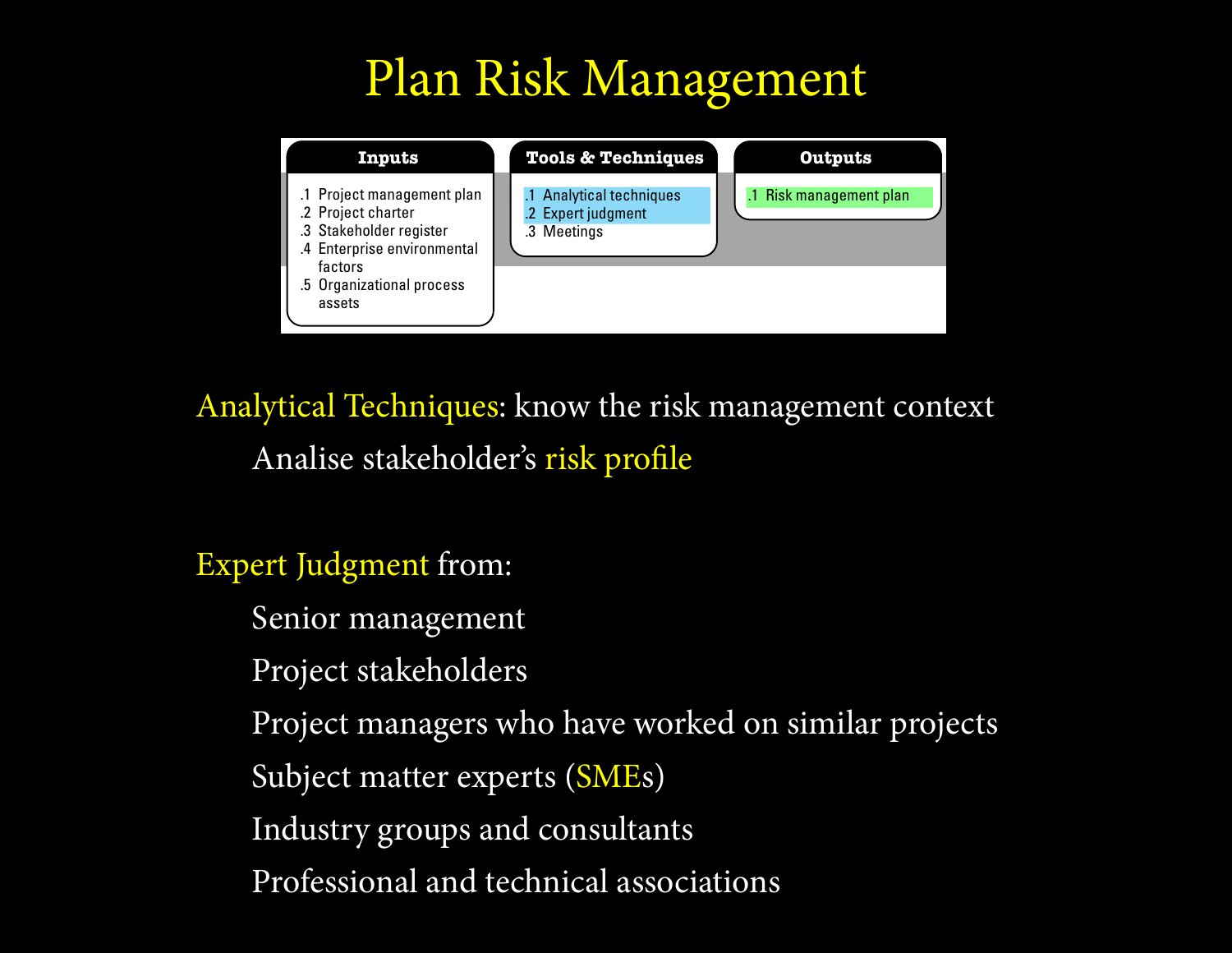

Risk Management Plan: describes how risk management activities will be structured and performed and should include:

Methodology: the approaches, tools, and data sources that will be used 41. . . . . . . . nov· tr DI L

Roles and responsibilities: who will do what & their responsibilities  $\sim$ <mark>ibilities:</mark> who will do what Develop Project LESDU Plan

Budget: estimate of the cost of risk management Identify risk management ristin ma staat we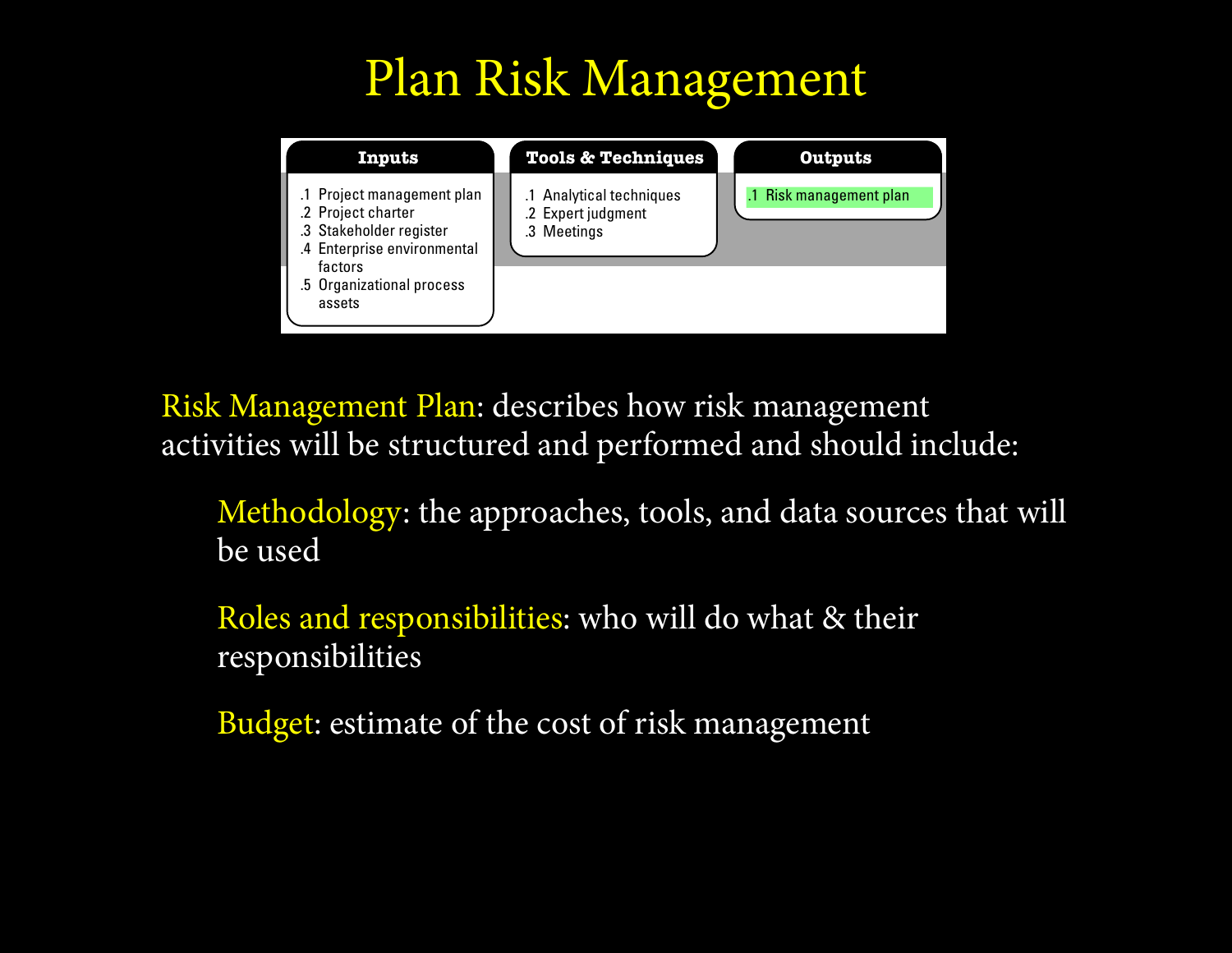

Risk Management Plan includes elements of timing:

- when and how often risk management processes will be performed 4.1  $\boldsymbol{v}$ hen a Charter

- when to use contingency reserves  $\sim$ use contingency reserves  $\mathbf{L}$  and  $\mathbf{L}$ men t

- creates risk management activities to include in the project schedule 1e 1 stake <sub>k</sub>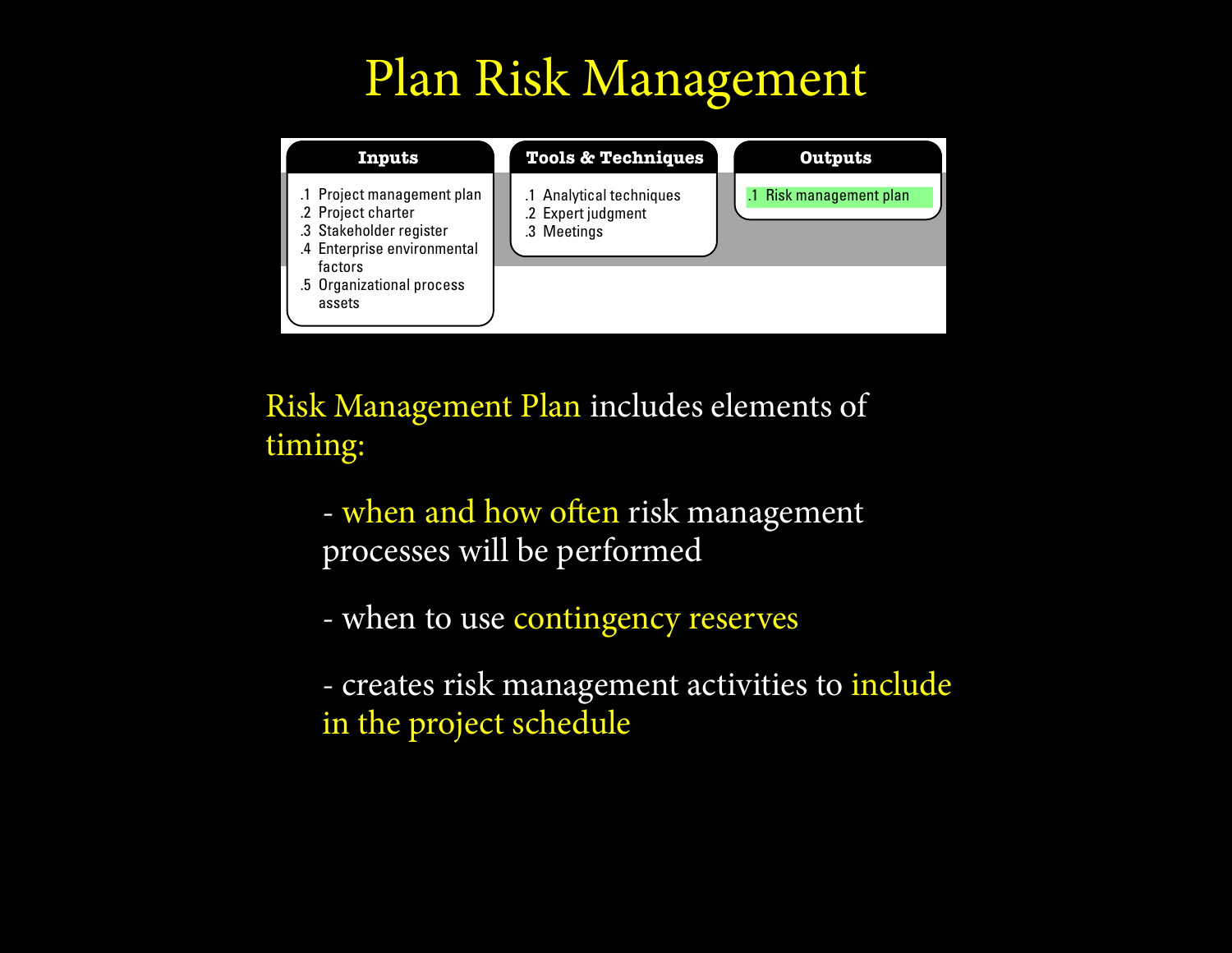

Risk Management Plan includes Risk categories (groupings potential causes of risk) such as:

External: regulatory, environmental, market shifts 4.1  $\mathbf{r}$  regi <u>Charter</u>

Internal: time, cost or scope changes, inexperience, poor planning, staffing Develop Project <u>mmun</u>

Technical: changes in technology

Unforeseeable: should only be 10% of total risk Stakeholders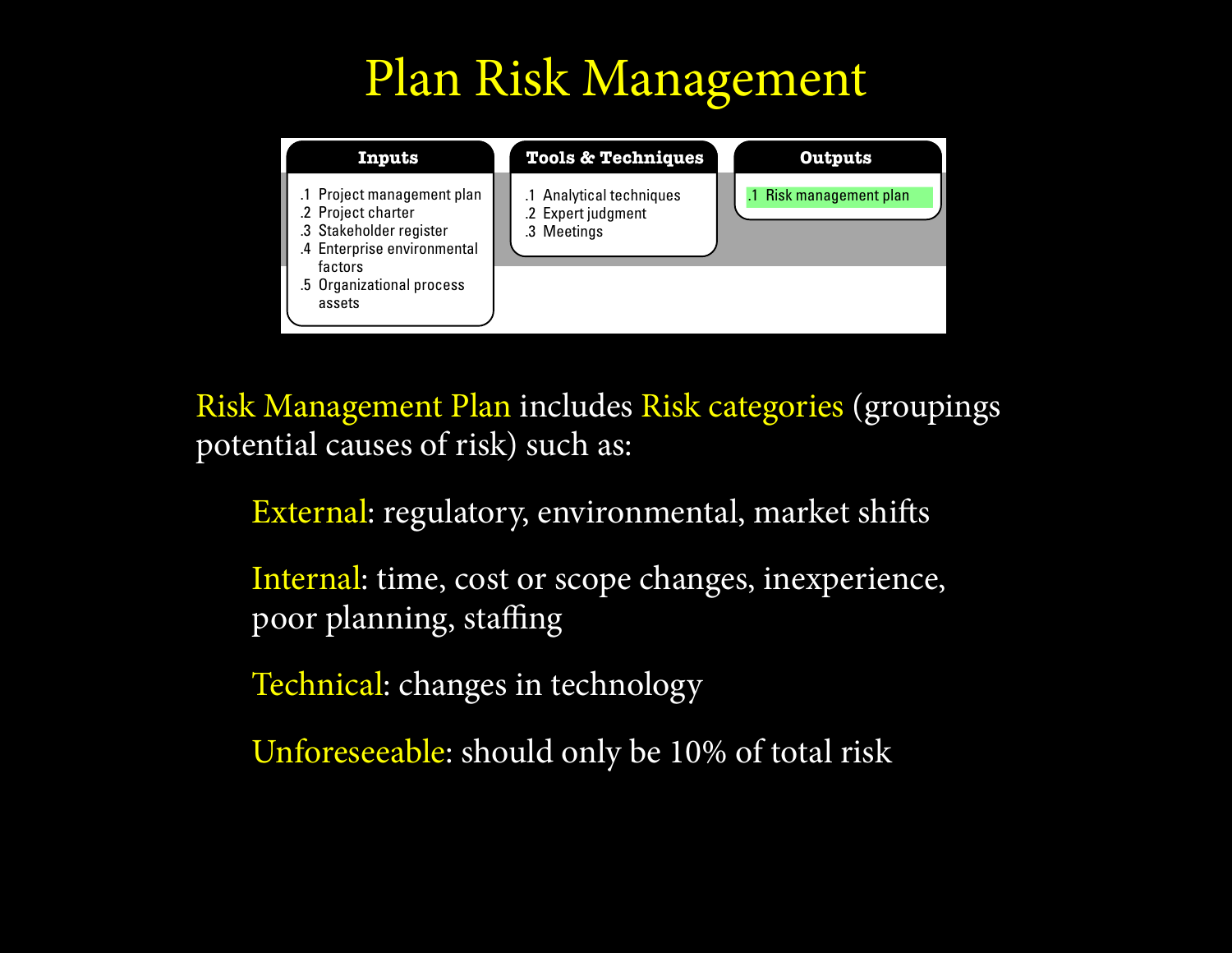

Risk Management Plan includes Risk categories (groupings potential causes of risk) such as:

The customer tomer Charter

Lack of project management knowledge or effort

The customer's customer (the user) custo Plan

Suppliers

Resistance to change

Cultural differences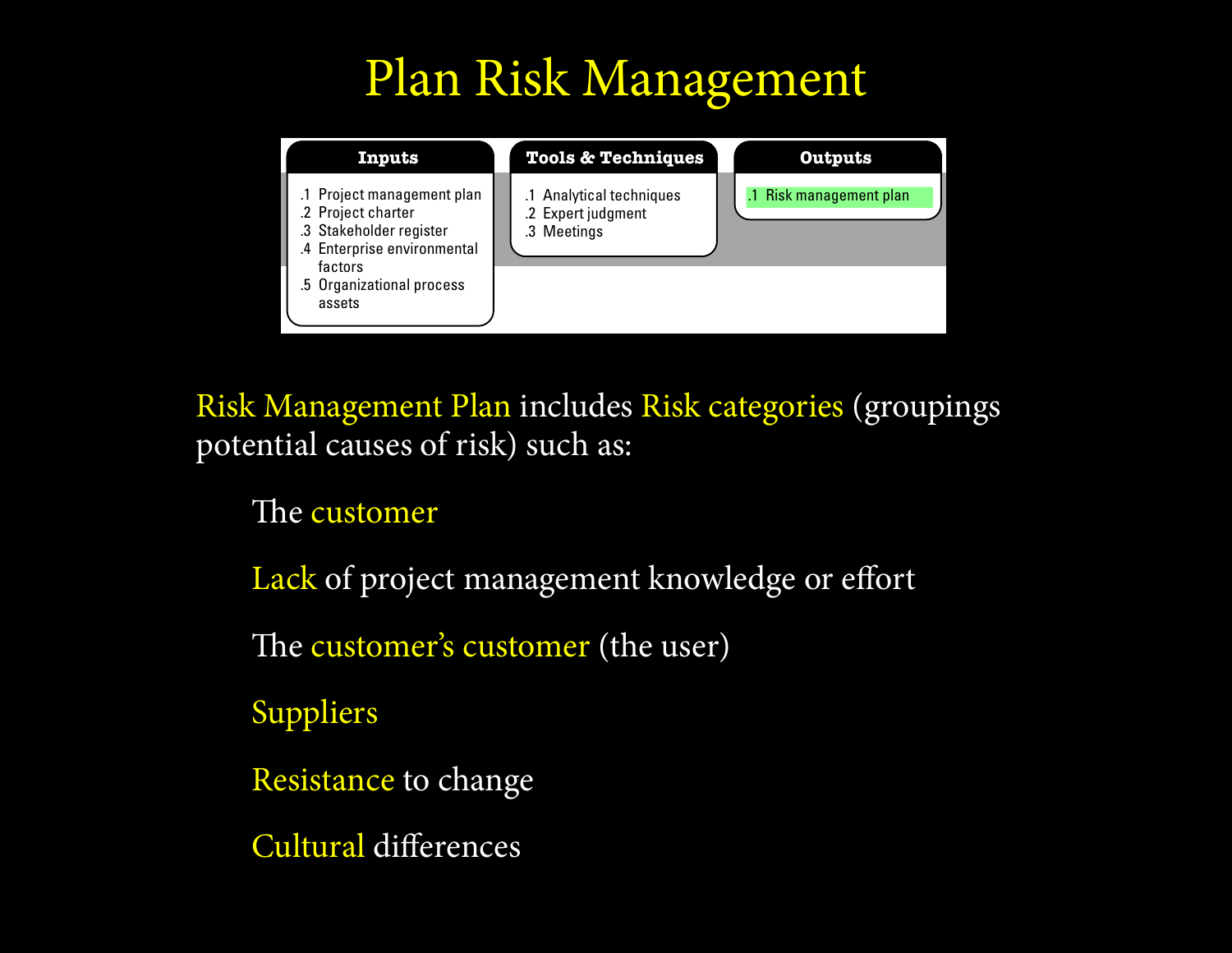

### Risk Management Plan includes a Risk Breakdown Structure (RBS):

- helps the project team see sources of risk 4.1 the pro  $\mathbf{r}$
- could be a simple list of categories or, and better, a RBS diagram Management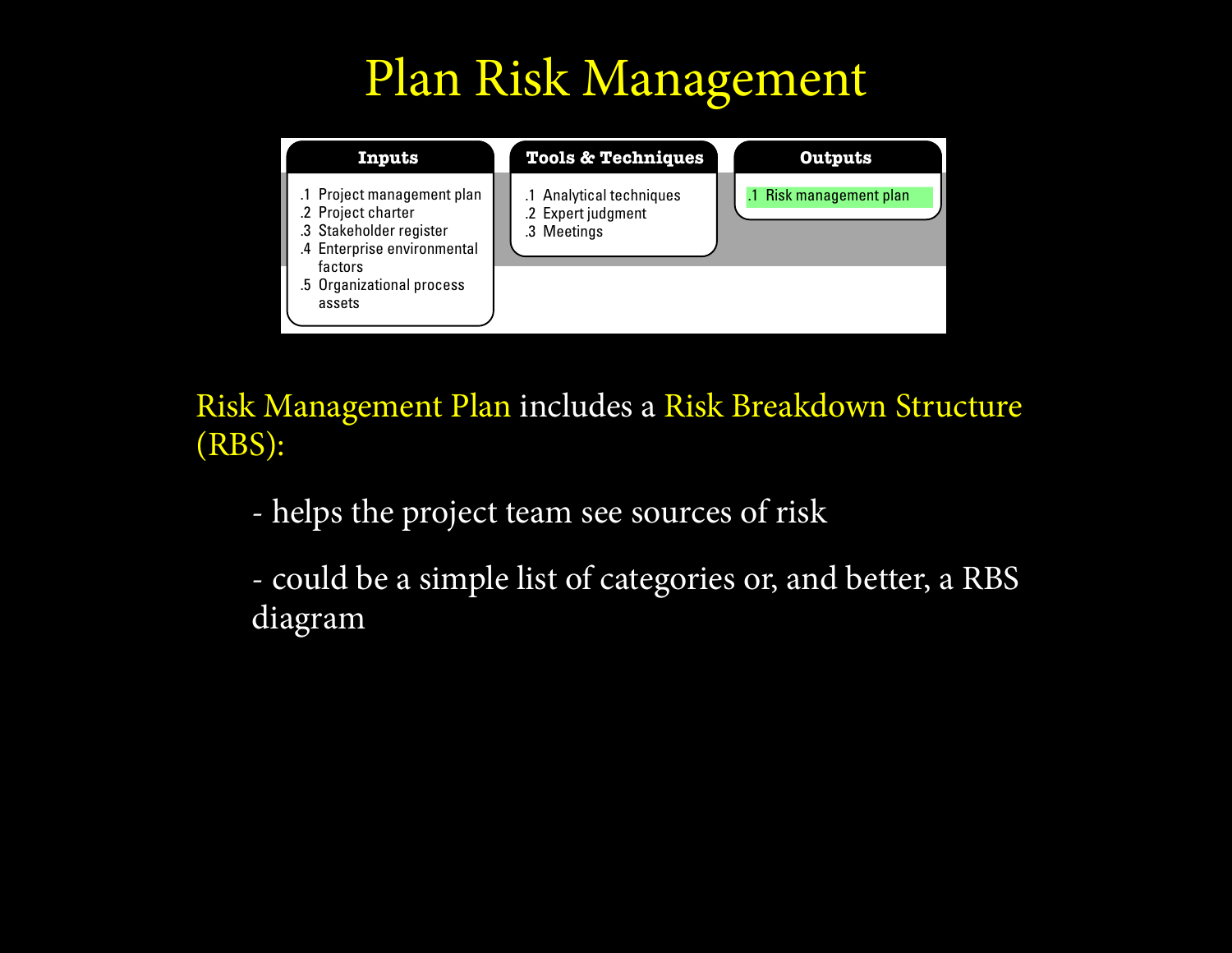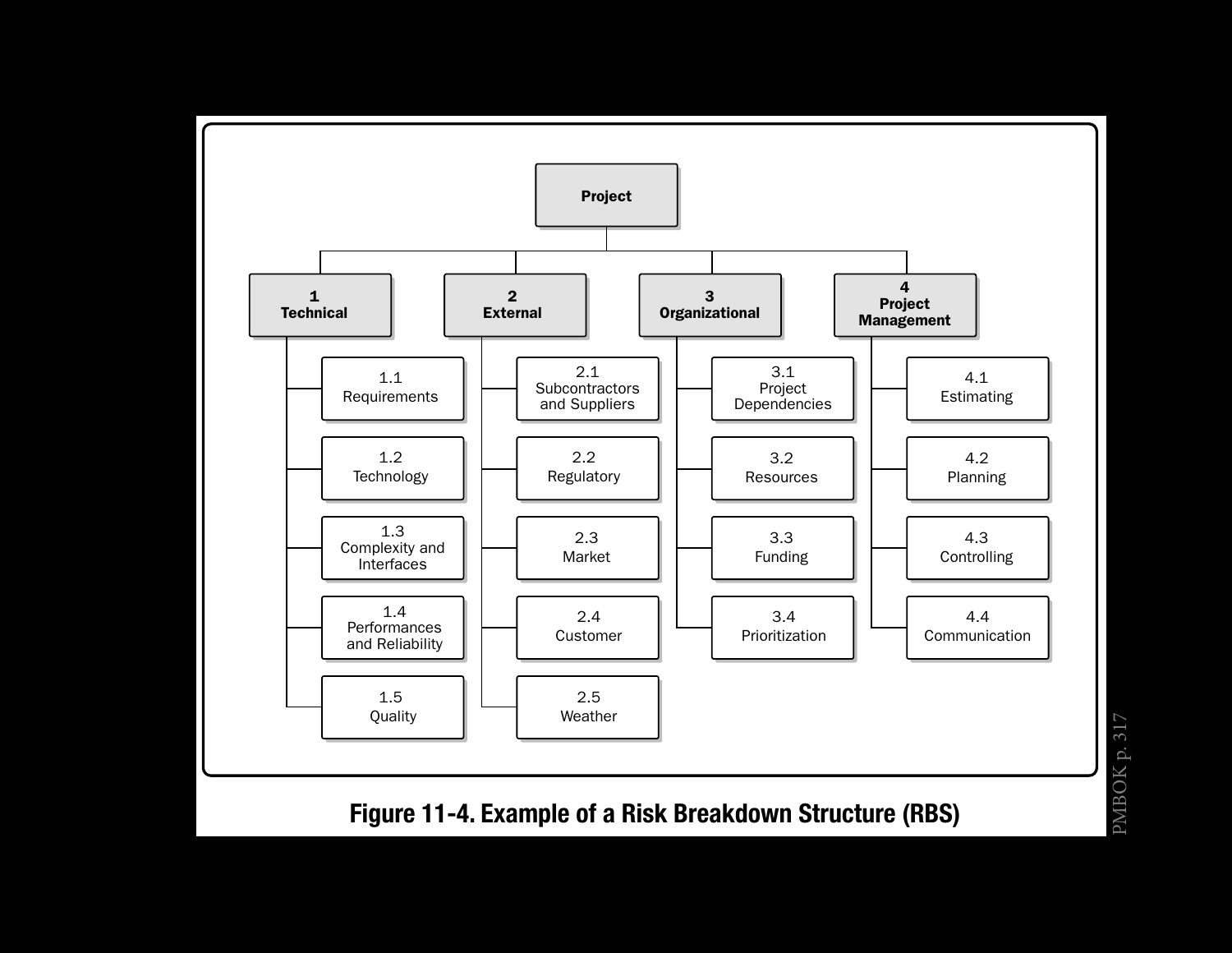

### Risk Management Plan includes:

the Definitions of risk probability and their impact: defining relative scale of these  $\sum_{i=1}^{\infty}$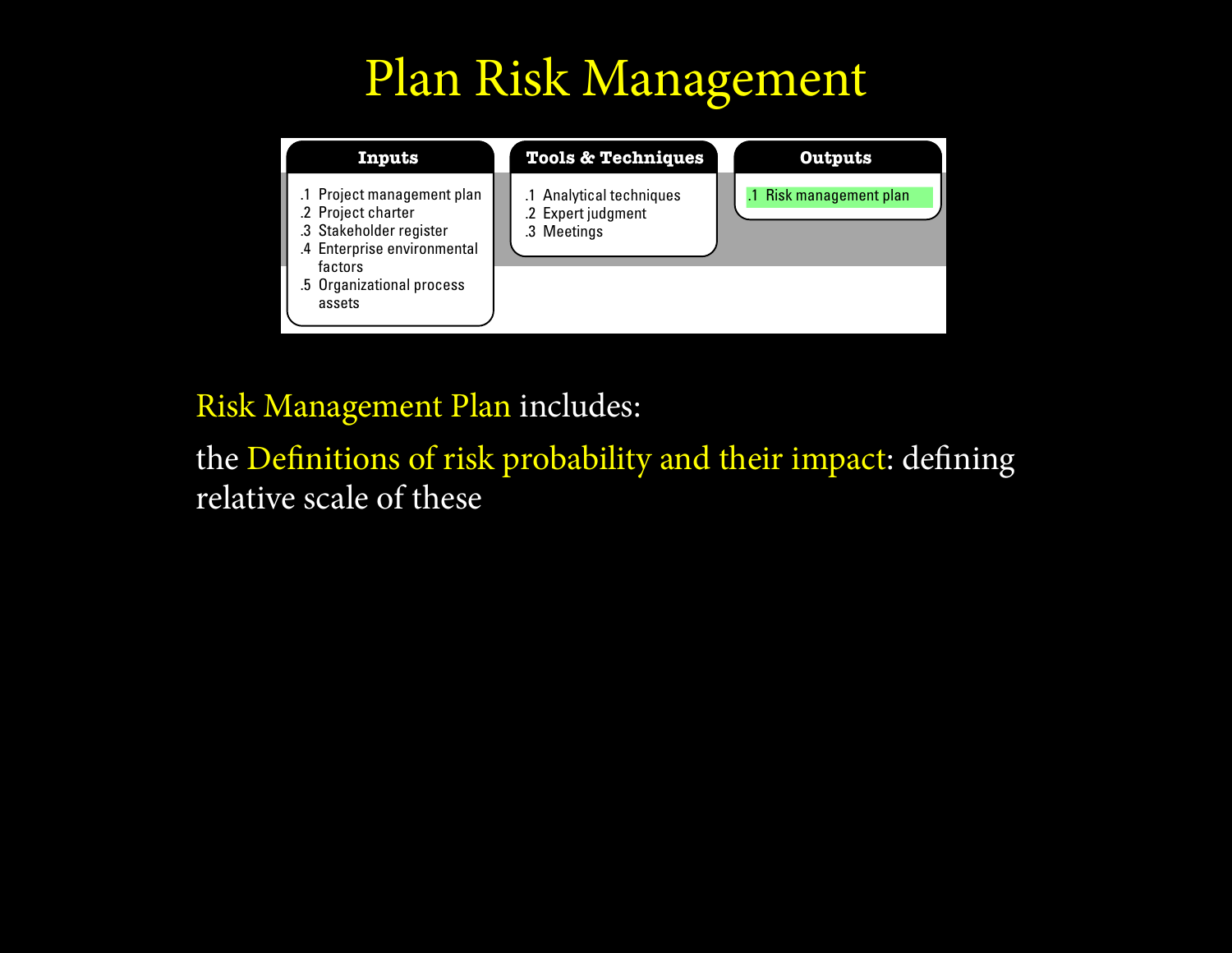#### **Table 11-1. Definition of Impact Scales for Four Project Objectives**

| Defined Conditions for Impact Scales of a Risk on Major Project Objectives<br>(Examples are shown for negative impacts only) |                                          |                                                     |                                                   |                                                 |                                               |
|------------------------------------------------------------------------------------------------------------------------------|------------------------------------------|-----------------------------------------------------|---------------------------------------------------|-------------------------------------------------|-----------------------------------------------|
|                                                                                                                              | Relative or numerical scales are shown   |                                                     |                                                   |                                                 |                                               |
| <b>Project</b><br><b>Objective</b>                                                                                           | Very low $/0.05$                         | Low $/0.10$                                         | Moderate / 0.20                                   | High / 0.40                                     | Very high / 0.80                              |
| Cost                                                                                                                         | Insignificant cost<br>increase           | $< 10\%$ cost<br>increase                           | $10 - 20\% \text{ cost}$<br>increase              | $20 - 40\% \text{ cost}$<br>increase            | $>40\%$ cost<br>increase                      |
| <b>Time</b>                                                                                                                  | Insignificant time<br>increase           | $< 5\%$ time<br>increase                            | $5 - 10\%$ time<br>increase                       | $10 - 20\%$ time<br>increase                    | > 20% time<br>increase                        |
| <b>Scope</b>                                                                                                                 | Scope decrease<br>barely noticeable      | Minor areas of<br>scope affected                    | Major areas of<br>scope affected                  | Scope reduction<br>unacceptable to<br>sponsor   | Project end item<br>is effectively<br>useless |
| <b>Quality</b>                                                                                                               | Quality degradation<br>barely noticeable | Only very demanding<br>applications<br>are affected | Quality reduction<br>requires sponsor<br>approval | Quality reduction<br>unacceptable to<br>sponsor | Project end item<br>is effectively<br>useless |

This table presents examples of risk impact definitions for four different project objectives. They should be tailored in the Risk Management Planning process to the individual project and to the organization's risk thresholds. Impact definitions can be developed for opportunities in a similar way.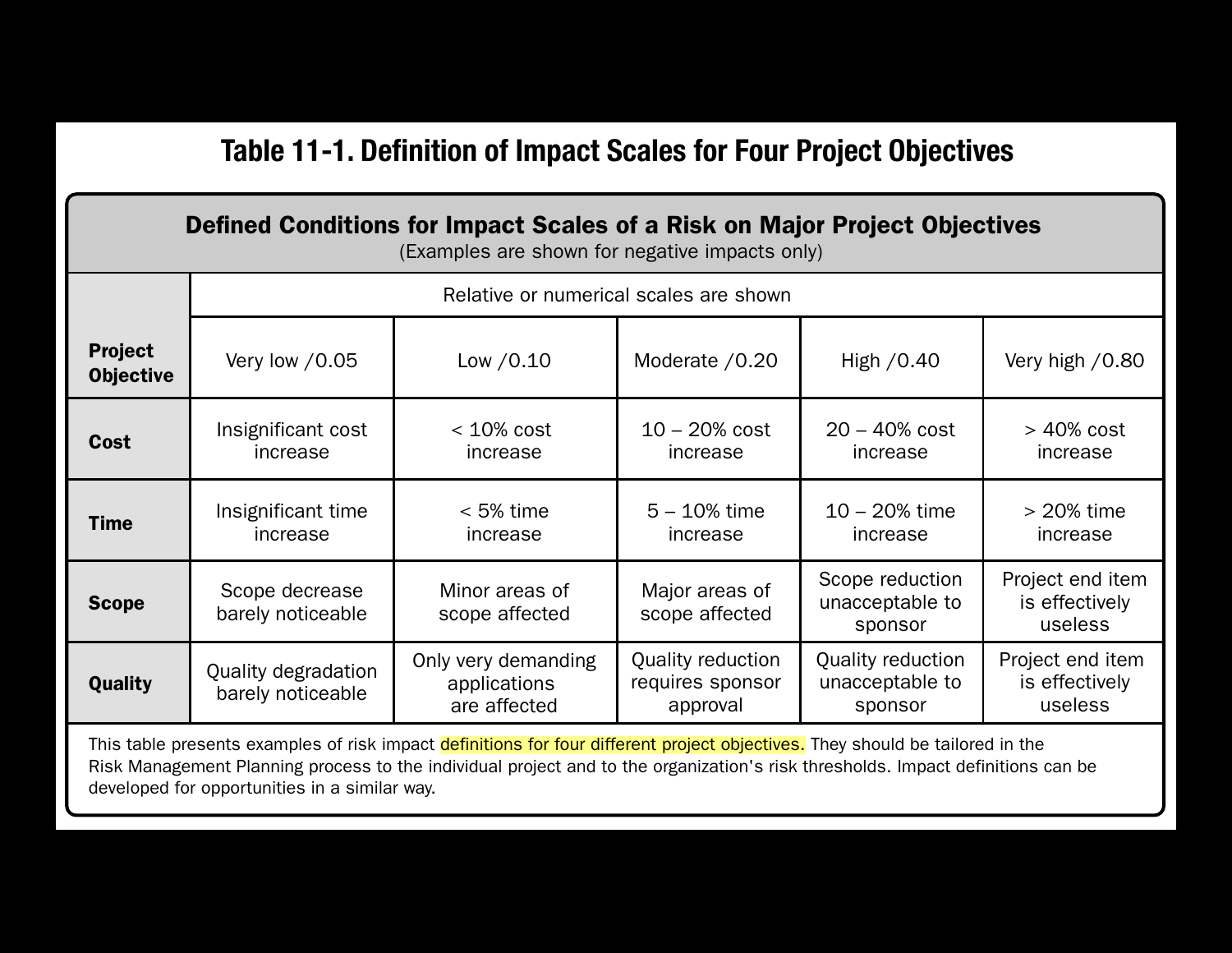

Risk Management Plan includes:

Probability and impact matrix: to determine the probability of each risk and its impact on the project (e.g. SWOT diagram)  $\mathcal{L}$  .  $\mathcal{L}$  .  $\mathcal{L}$ lity of  $\mathcal{L}$ 

Revised stakeholder tolerances: there may need to be revised because of the Plan Risk Management process  **ODAAC** lider tolerances: there may  $L_{\alpha}L_{\alpha}$ Stakt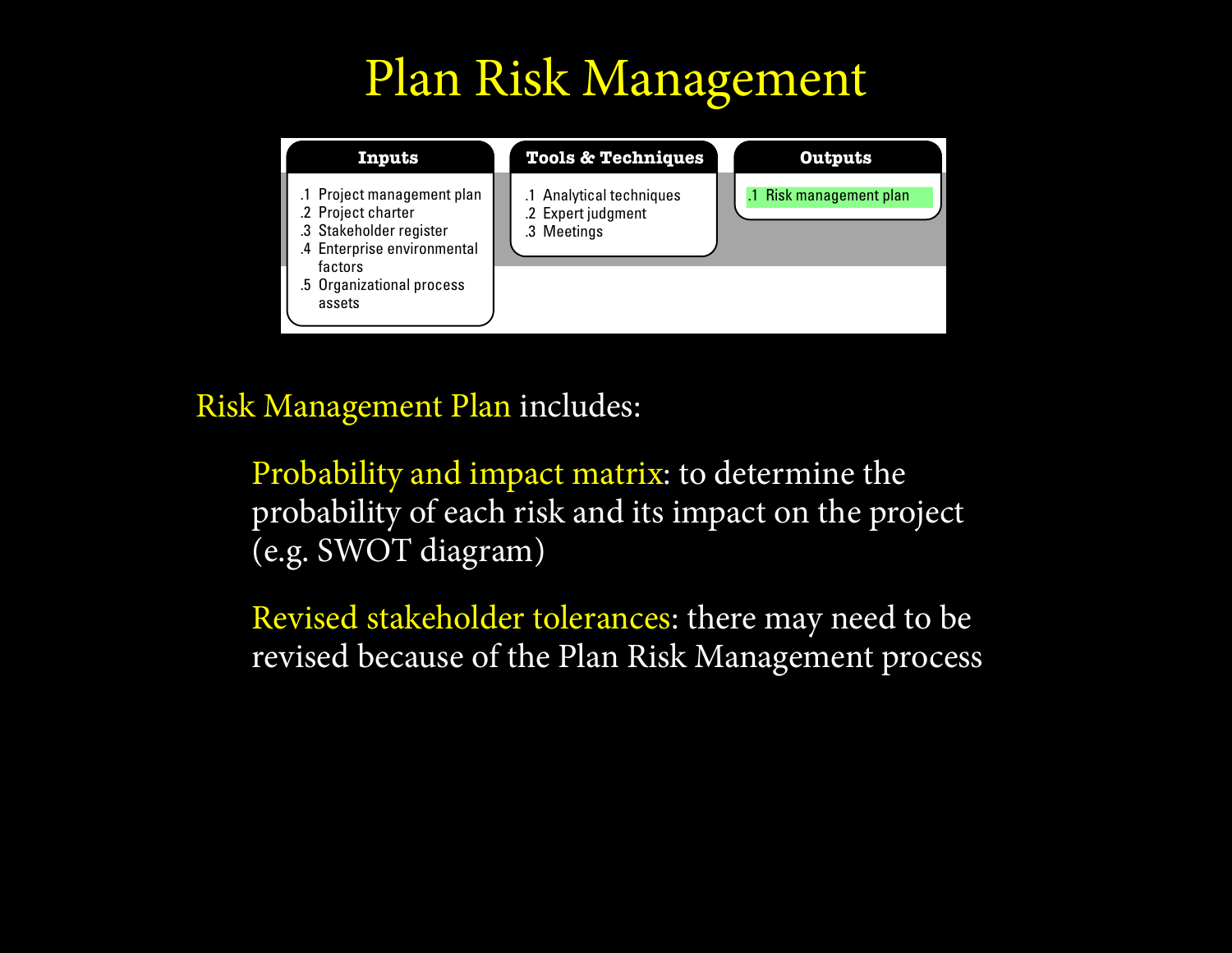

Risk Management Plan includes:

Reporting formats: the content and format of the risk register and any other risk reports and a  $\overline{\phantom{a}}$ 

Tracking: processes and procedures to track risk management processes - be aware of how risk will be audited  $\sim$   $\sim$   $\sim$   $\sim$ ocesses - be aware of now Develop Project ment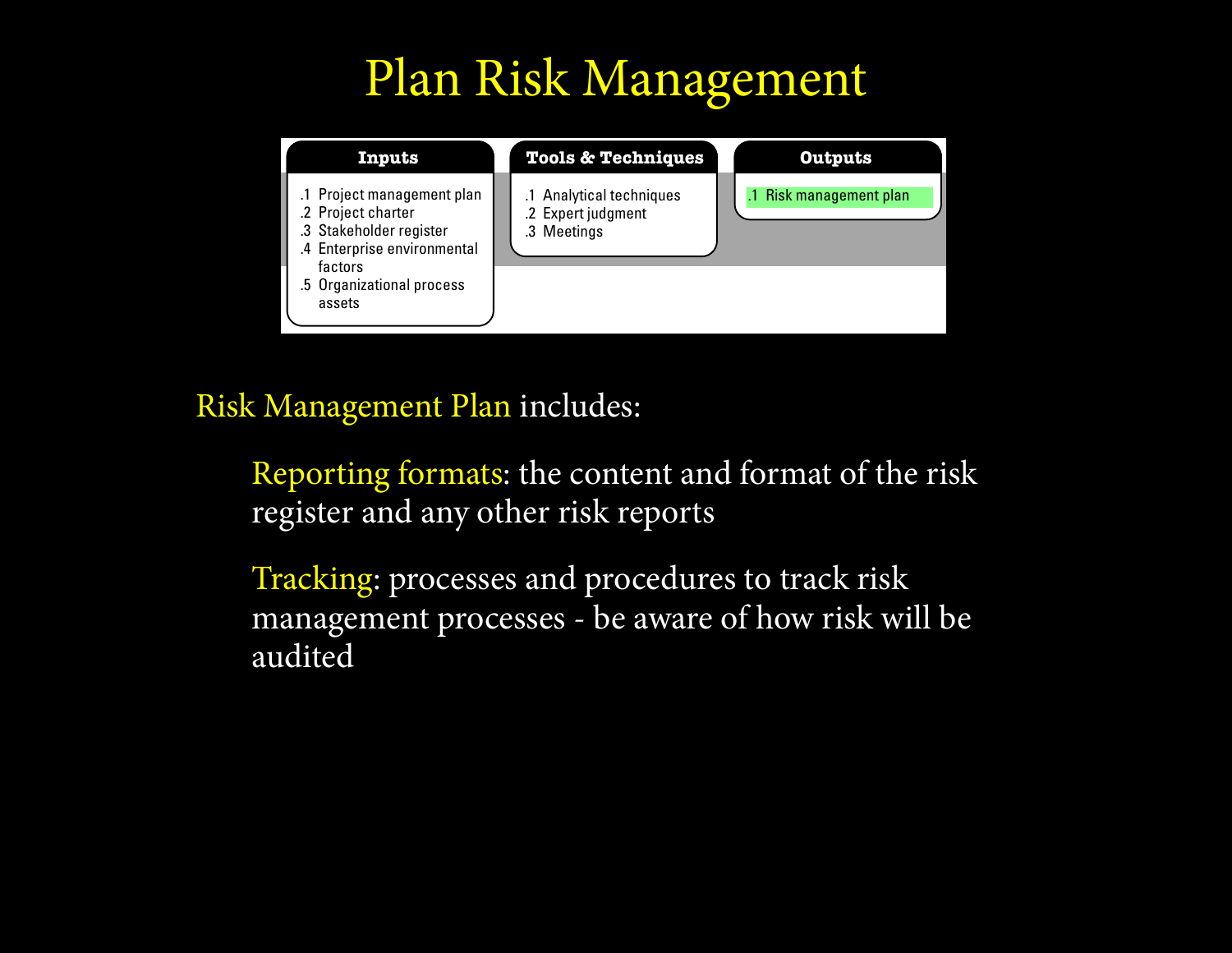#### Project Risk Management key benefit of this process is it ensures that the degree, type, and visibility of risk management are commensura with both the importance of the importance of the project to the organization. The risk management plan is vital to the organization. The risk management plan is vital to the organization. The risk management plan is vita